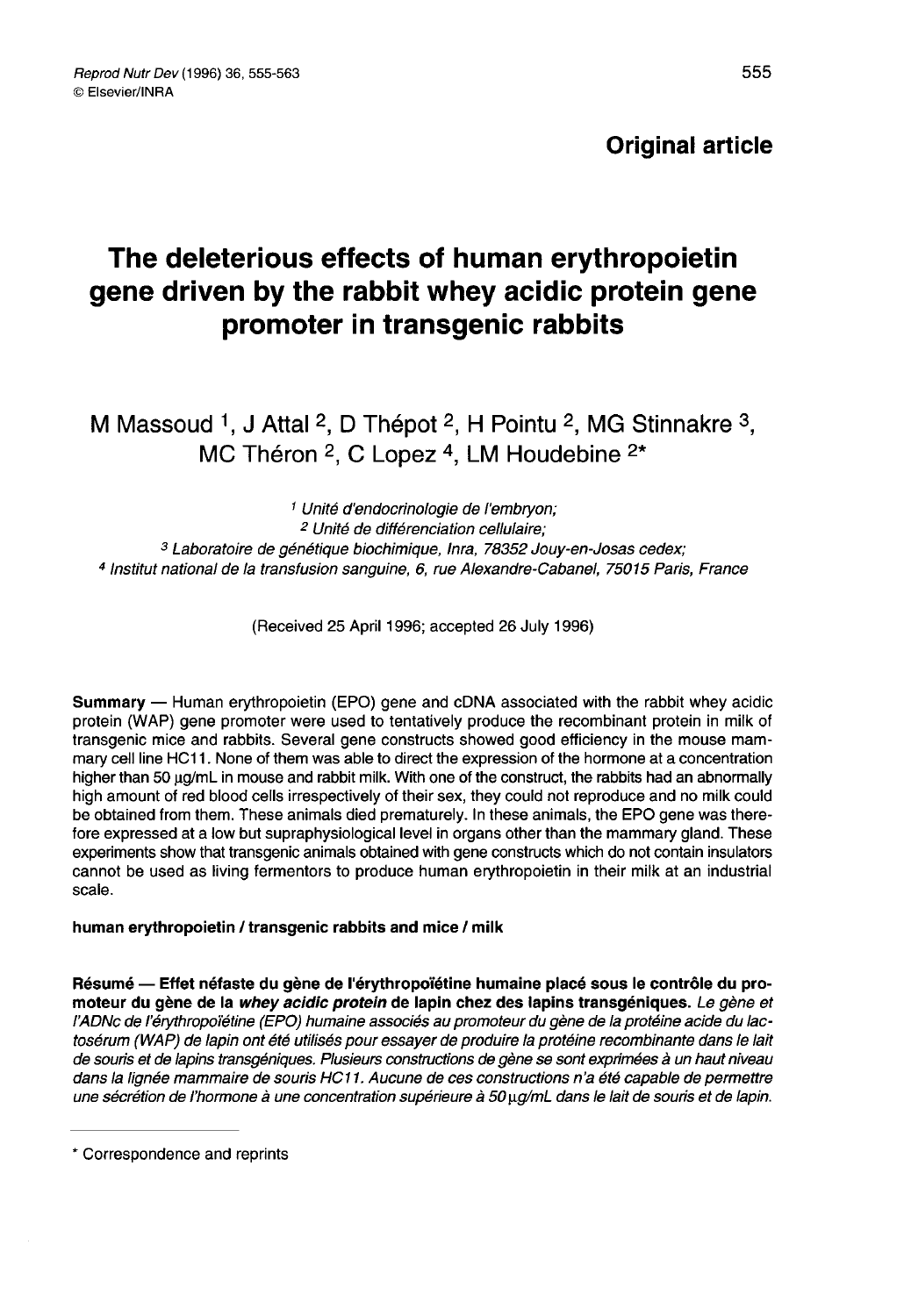Avec une de ces constructions les lapins avaient une quantité anormalement élevée de globules rouges indépendamment de leur sexe, ils n'ont pu se reproduire et aucun échantillon de lait n'a pu être obtenu. Ces animaux de plus sont morts prématurément. Chez ces animaux, le gène de l'érythropoïétine s'est de toute évidence exprimé à un taux faible mais supraphysiologique dans des tissus autres que la glande mammaire. Ces expériences montrent que les animaux transgéniques obtenus avec ces constructions de gène qui ne contiennent pas d'isolateurs ne peuvent pas être utilisés comme fermenteurs vivants pour préparer des quantités d'érythropoiëüne humaine à une échelle industrielle.

érythropoïétine / souris et lapin transgéniques / lait

#### INTRODUCTION

Erythropoietin (EPO) is a hormone which plays a major role in red blood cell formation. It is produced by a minor population of renal cells (Da Silva et al, 1994) and by the liver. The clinical use of this hormone, which is potentially high, is still limited by its availability. Only a very small quantity of the hormone can be obtained from human kidneys. Its production as a recombinant protein can be performed but animal cells must be used for this purpose. The hormone is N and O glycosylated and bacteria cannot generate the molecule in its fully functional state (Jelkmann, 1992; Delorme et al, 1992). Human EPO is produced by different animal cell lines (Takeuchi et al, 1989; Yanagi et al, 1989; Delorme et al, 1992; Nimtz et al, 1993; Lopez et al, 1994) and by yeast (Elliot et al, 1989). The recombinant hormone produced by animal cells in culture is biologically active although not glycosylated as the native molecule (Davis et al, 1987).

The milk from transgenic animals has been demonstrated to be a valuable source of functional recombinant proteins (see review Houdebine, 1994, 1995). The regulatory regions from different milk protein genes are used for this purpose. Among these DNA sequences, the upstream region of the rabbit whey acidic protein (WAP) gene has been shown to direct the expression of foreign genes with high efficiency (Devinoy et al, 1994).

Mice are commonly used to evaluate the efficiency of gene constructs to be used in larger animals. Rabbits are considered as a possible species to produce recombinant proteins in sufficient quantity for pharmaceutical use (Houdebine, 1994).

In the present work, the cDNA and the gene coding for the human EPO have been fused to the rabbit WAP gene promoter. Four constructs were used. They were tested in the mouse mammary cell line HC11. One and three of them were used to generate transgenic mice and rabbits, respectively.

#### MATERIALS AND METHODS

#### Gene constructs

The plasmid p1 contained the rabbit WAP gene promoter (6.3 Kb) used in our previous study (Devinoy et al, 1994) and the complete human EPO gene with its own transcription terminator (Pugh et al, 1991; Lopez et al, 1994). The plasmid p2 was similar to the p1 but the EPO gene transcription terminator was replaced by the rabbit WAP gene fragment (3.9 Kb) containing the transcription terminator. The plasmid p3 contained the rabbit WAP gene promoter, a 5'UTR, which stimulates translation. This element was used in a previous study (Petitclerc et al, 1995) and will be described elsewhere: the EPO cDNA (Lopez et al, 1994), the SV40 late gene intron, VP1, and the SV40 late gene terminator. These two latter elements are present in the vector pSVL (Amersham, Les Ulis, France). All these elements were bordered by two matrix attached regions (MAR).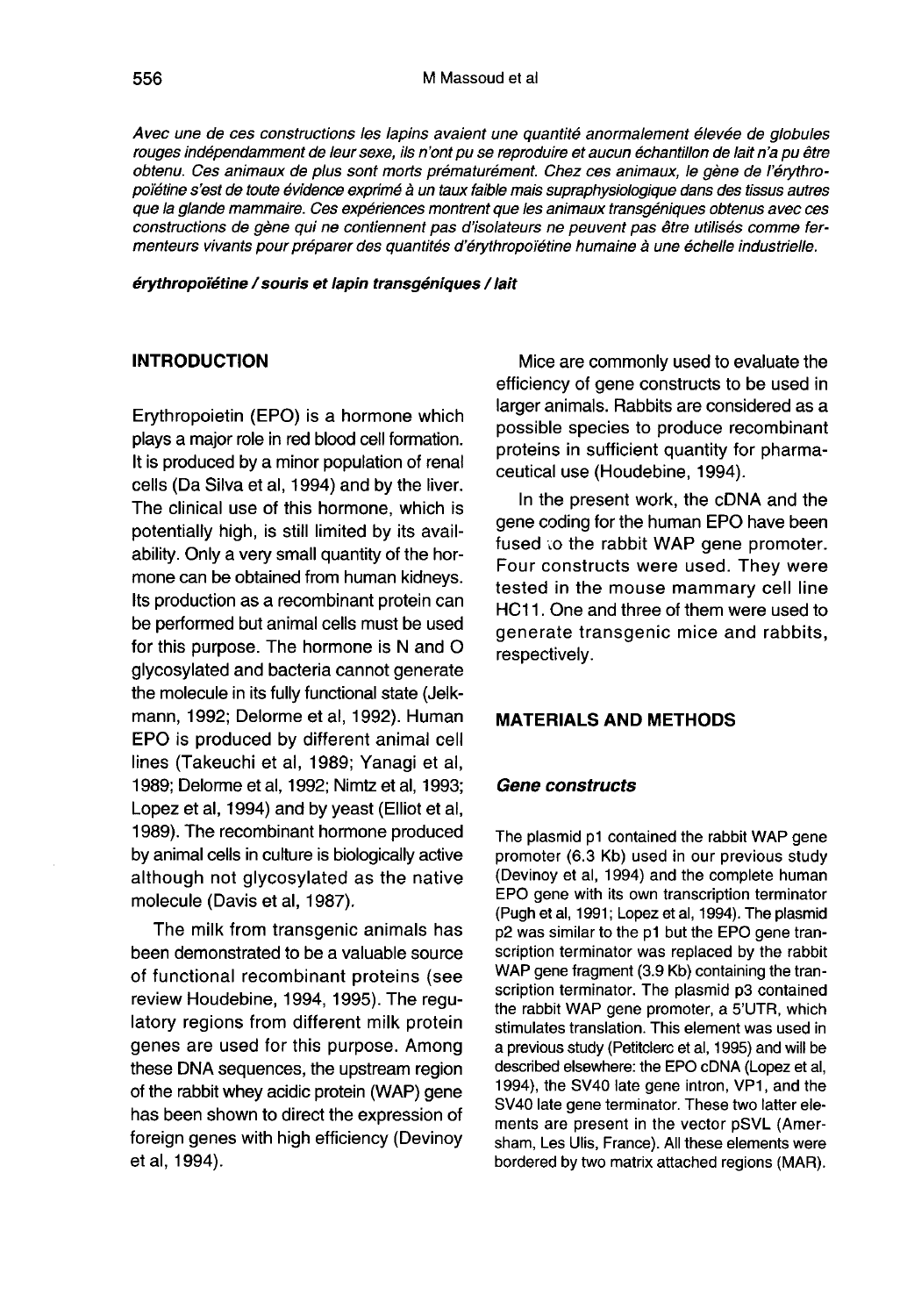In the 5'P end, the MAR located in the 3'OH human end of the apolipoprotein B100 gene (Levy-Wilson and Fortier, 1989) was added before the WAP gene promoter. In the 3'OH end, two copies of the SV40 MAR (Pommier et al, 1990) were added after the SV40 terminator. The plasmid p4 contained the rabbit WAP gene promoter followed by the entire human growth hormone (hGH) gene. The hEPO cDNA associated to the 5'UTR described earlier was introduced in the last exon of the hGH gene, at the Aspl site. This sequence allows a reinitiation of mRNA translation (unpublished data).

All these plasmids were in pPolylll (Lathe et ai, 1987) and are shown in figure 1. The inserts for microinjection were released from the plasmids after digestion with Not I.

#### Cell transfection

The mouse mammary cell line HC11 was transfected by lipofectin as recommended by the manufacturer. In all cases cells were transfected 1 day after trypsinization. Two plasmids were cotransfected: the plasmids containing the EPO fected by lipofectin as recommended by the manufacturer. In all cases cells were transfected 1 day after trypsinization. Two plasmids were cotransfected: the plasmids containing the EPO gene (8  $\mu$ g) and the plasmid pRSV gene (8  $\mu$ g) and the plasmid pRSVneo<sup>r</sup> for clone selection (2  $\mu$ g) for each 60 mm diameter dish. Each transfection was carried out in two dishes. The mixted clones were amplified, cultured in 10% fetal calf serum containing 10 ng/mL EGF and insulin (5 ug/mL) until hyperconfluency. Induction was performed by adding insulin (5  $\mu$ g/mL),<br>dexamethasone (10<sup>-6</sup> M) and prolactin (5  $\mu$ g/mL),<br>in the modium without EQE as described by Bell in the medium without EGF as described by Ball et al (1988). After 2 days, the media were collected and EPO concentration was estimated using a commercial kit (Lopez et al, 1994).

#### Generation of transgenic mice and rabbits

Transgenic mice were obtained by injecting 1-2pl of linear inserts corresponding to about 500 copies of the genes. Transgenic rabbits were obtained in the same way, following the protocol described in our previous work (Massoud et al, 1991; Dunn et al, 1995).

Transgenes were identified by PCR from ear DNA extracted by Gene-Clean as previously described (Attal et al, 1995).

Milk was collected under vacuum after injections of oxytocin to lactating females. EPO concentration in milk and blood was evaluated using the commercial kit used for culture media.

Data reported here were those directly obtained using the kit, without subtracting the values found in serum and milk from control animals.



Fig 1. Schematic representation of the gene constructs containing the hEPO cDNA and gene. WAP is the 6.3 Kb upstream fragment of the rabbit WAP gene; 5' UTR is a sequence previously used (Petitclerc et al, 1995); hGH is the complete human growth hormone gene; VP1 is the SV40 late gene intron; the transcription terminators are from rabbit WAP gene, from hEPO gene, from hGH gene or from SV40 late genes; MAR are the matrix attached region from human apolipoprotein B100 and from SV40 (two copies of the SV40 MAR are present in the plasmid p3). Drawings are not on scale for the different DNA fragments.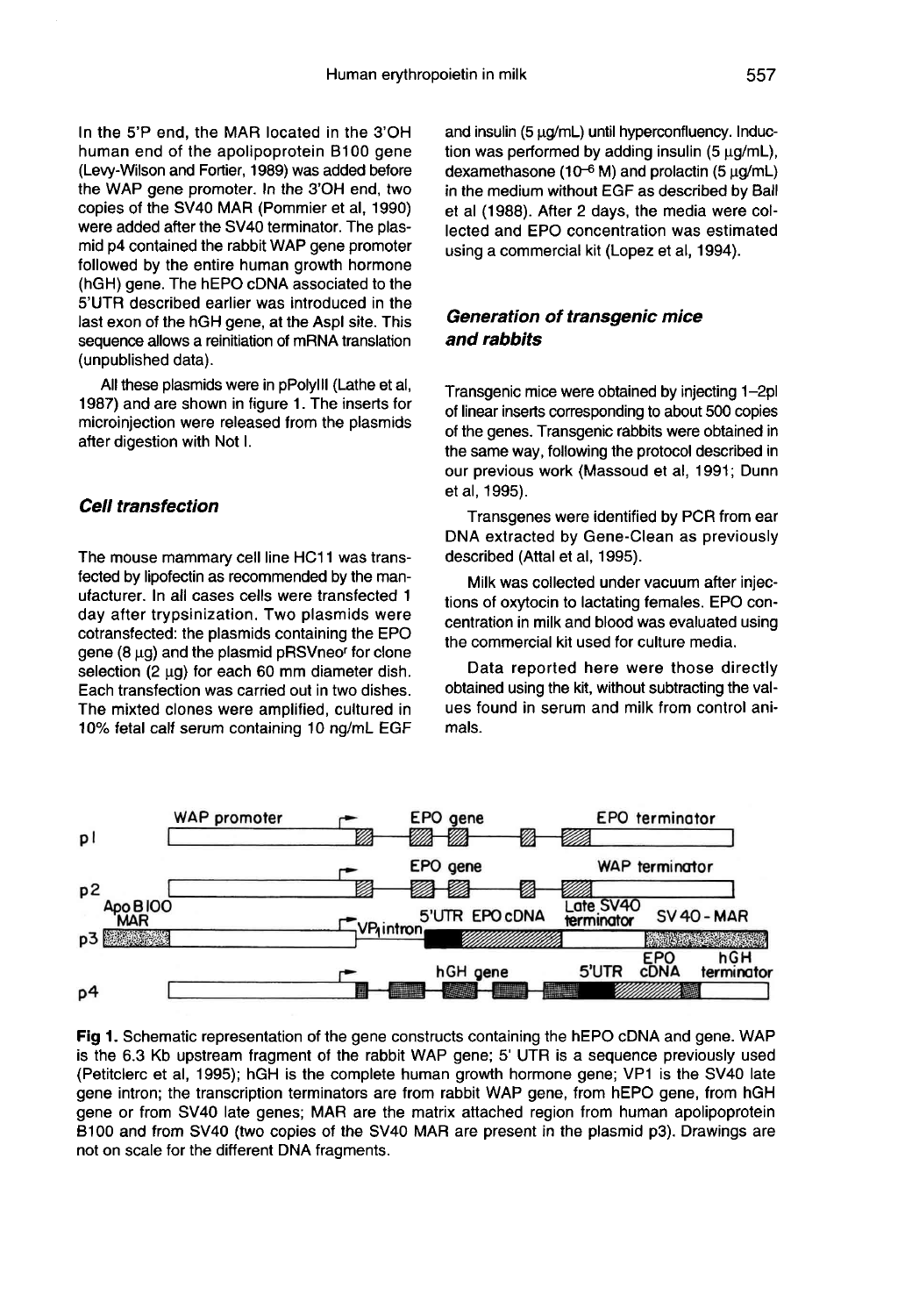## RESULTS

### Expression of the constructs of HC11 cells

To evaluate the efficiency of the gene constructs, stable clones of the mouse mammary cell lines HC11 harboring hEPO constructs were obtained and induced by lactogenic hormones.

The results shown in figure 2 indicate that the plasmid p1 was poorly efficient. Previous works carried out by several laboratories have shown that a DNA region sensitive to oxygen concentrations is located in the 3'OH flanking sequence of the EPO gene (Semenza et al, 1991; Blanchard et al, 1992; Semenza and Wang, 1992; Maxwell et al, 1993). This sequence may contribute to reduce expression of the plasmid p1 in HC11 cells. The terminator from rabbit WAP gene was much more potent than the EPO terminator (fig 2). The plasmid p2 was therefore retained to generate transgenic animals.

The plasmids p3 and p4 were also transfected into HC11 cells. Up to 500 ng/mL of EPO was secreted in the culture medium



of stable clones under lactogenic hormone stimulation (not shown).

In the absence of dexamethasone, a background secretion of hEPO was observed. This is probably due to glucocorticoids present in calf serum. In these experimental conditions, the background may be reduced by maintaining the cells in the absence of serum for at least 2 days. Prolactin showed only very limited stimulatory effect. For unknown reasons, the same thing was observed in the HC11 cells transfected with different gene constructs containing the rabbit WAP and  $\alpha$ S1-casein promoter fused to various reporter genes although the endogenous  $\beta$ -casein gene showed high dependency towards prolactin to be induced (not shown). The experiment reported in figure 2 is therefore indicative of the potency of the gene constructs but they do not reflect a clear hormonal action.

# The expression of the hEPO gene in transgenic mice

The insert of the plasmid p2 was used to generate transgenic mice. Twelve founder animals were obtained. The concentration of hEPO in their blood was measured when

> Fig 2. Expression of hEPO gene constructs in HC11 cells. Stable clones at hyperconfluency were induced by dexamethasone and prolactin for 2 days. Insulin was present throughout the culture. hEPO was measured in the culture medium. Results are the means of duplicates from two dishes transfected independently. Plasmid p1 (with EPO gene terminator): Q control; ■ + dexamethasone;  $\blacklozenge$  + dexamethasone + prolactin. Plasmid p2 (with WAP gene terminator) : O control:  $* +$  dexamethasone;  $\Delta$  + dexamethasone + prolactin.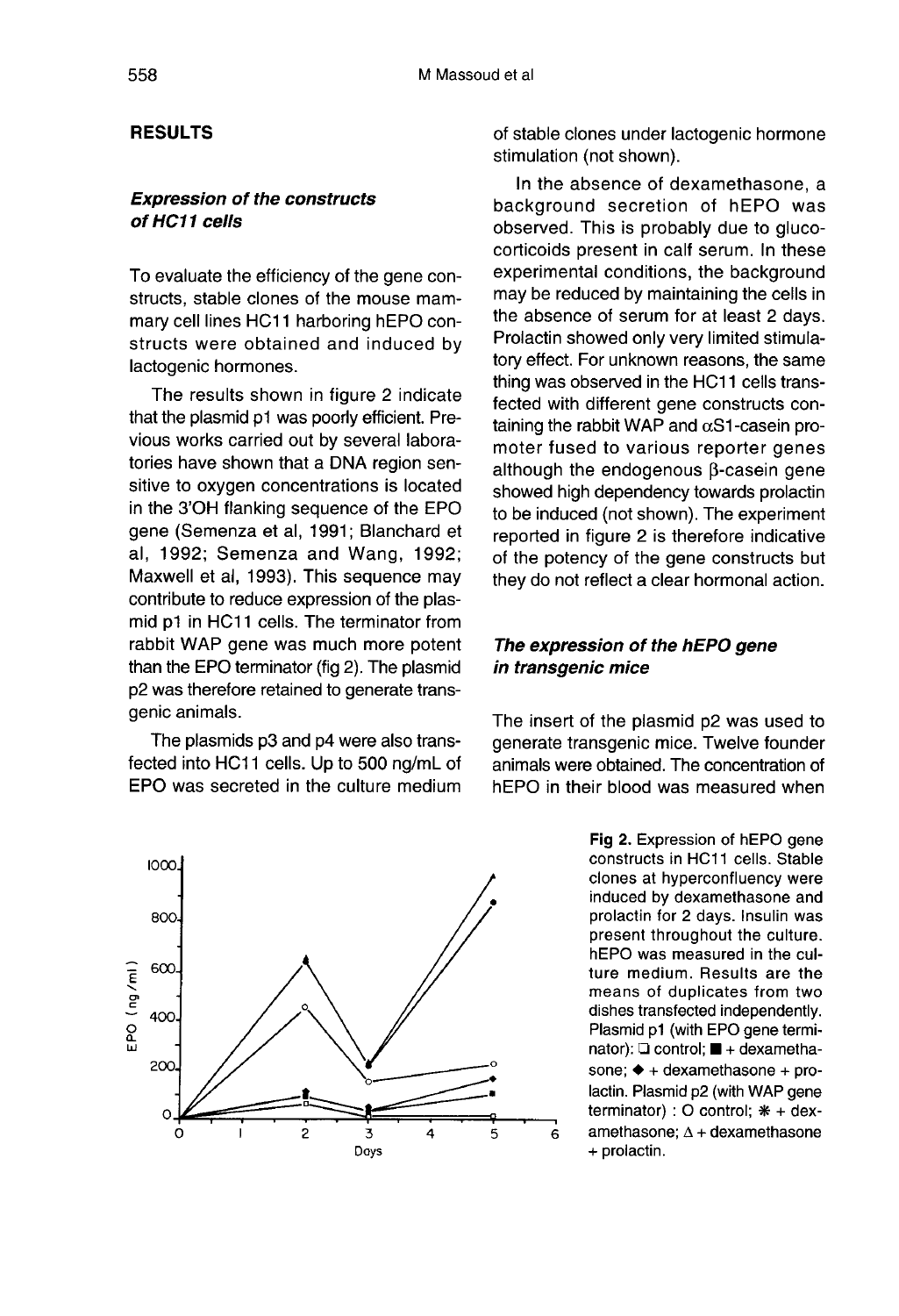FPO in milk FPO in serum Mouse  $(ng/mL)$  $(nq/mL)$  $2.4$ 950 33 34 34 750  $0.5$ 49 ND.  $\mathbf 0$ ND. 67 68  $\mathbf{0}$ **ND**  $\overline{2}$ 72  $\mathbf 0$ 78 18 ND. 81 9 **ND**  $\mathbf 0$ 50 000 85 88 59 3750 830 92  $0.4$ 110  $0.4$ 10 000 9  $\mathbf 0$ Control

Serum samples were collected in adult founders. Milk samples were collected from founders and from F1 females when founders were males. Some of the founders were not reproduced and no milk samples were obtained from them (ND).

they were adults. In a control animal, the equivalent of 9 ng/mL of hEPO was found. Values lower than 9 ng/mL are therefore not significant. This reflects an interference of the mouse serum with the hEPO ELISA test. Only three mice showed, therefore, a significant but limited amount of hEPO in their blood (table I). The presence of hEPO in blood of the transgenic mice did not appear to be related to the sex of the animals. The hEPO in blood results most likely, therefore, from an ectopic expression of the transgene and not from a transfer of the hormone from the mammary gland to blood circulation. The same phenomenon was observed in transgenic mice harboring the hGH gene driven by the rabbit WAP gene promoter (Devinoy et al, 1994).

Some of the mice were reproduced to obtain milk samples. When males were founders milk was obtained from F1 females. Significant but quite variable amounts of hEPO were found in milk from most of the transgenic mice and not in a control animal. None of these animals showed particular health problems.

Table II. Concentration of hEPO in serum and milk from transgenic rabbits harboring the inserts from plasmids p2, p3 and p4.

| Rabbit | Gene construct | EPO in serum<br>(ng/mL) | EPO in milk<br>(ng/mL) |
|--------|----------------|-------------------------|------------------------|
| 13     |                | <b>ND</b>               | ND.                    |
| 33     | p <sub>2</sub> | 140                     | 800                    |
| 51     |                | $\mathbf 0$             | <b>ND</b>              |
| 11     | p3             | 0.05                    | 50 000                 |
| 18     |                | 0                       | <b>ND</b>              |
| 8      |                | <b>ND</b>               | <b>ND</b>              |
| 14     | p4             | <b>ND</b>               | <b>ND</b>              |
| 10     |                | <b>ND</b>               | <b>ND</b>              |

The serum samples were from adult founders. Milk samples were obtained from founder females. The animals in which measurements were not carried out are noted ND.

Table I. Concentration of hEPO in serum and milk from transgenic mice harboring the insert from plasmid p2.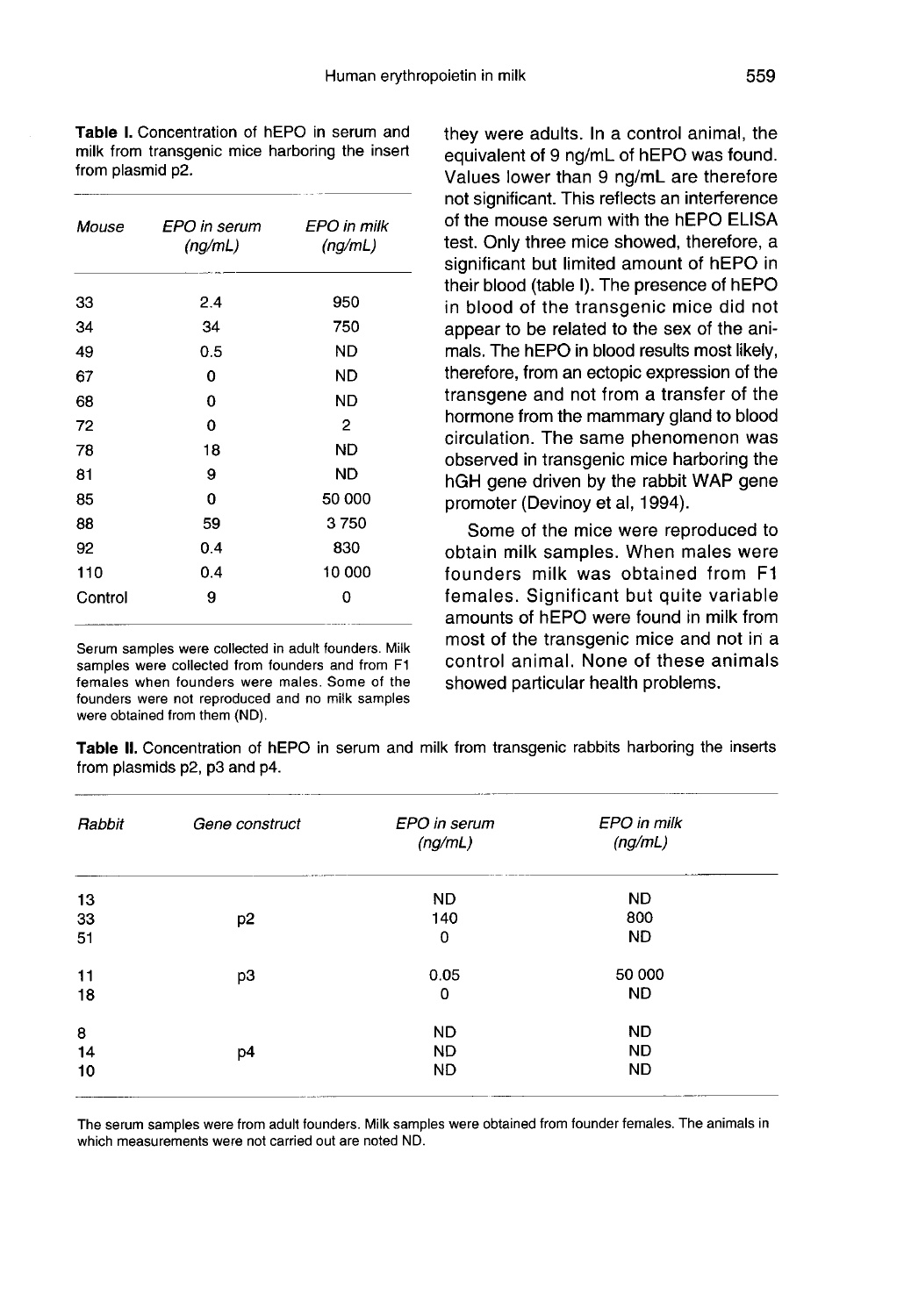### The expression of hEPO gene in transgenic rabbits

The gene construct p2 was also used to generate transgenic rabbits. Three founders were obtained. The male 13 died before any blood sampling was performed and before giving offspring. hEPO was found in blood of the female 33 but not of the female 51 (table II).

In the milk of female 33, 800 ng/mL of hEPO was found (table II). This animal was apparently healthy. It gave birth to one transgenic female which died before becoming an adult.

The female 51 became pregnant twice but aborted each time. This animal was abnormally lean. To obtain offspring it was superovulated and sacrified. Only 13 embryos were obtained. They were transferred to a recipient female. Seven animals were born and one male was transgenic. This animal died prematurely.

Two founder transgenic rabbits were also obtained with the gene construct p3. Both had only a negligible amount of hEPO in their blood (table II). The male 18 died prematurely and gave no offspring. The female 11 gave birth to seven rabbits and among them, three were transgenic. The milk from the female 11 contained 50  $\mu$ g/mL of hEPO. This animal and its offspring were apparently healthy.

To tentatively obtain higher concentrations of hEPO in milk, the gene construct p4 was injected into the rabbit embryos. Three transgenics were obtained (table II). The male 10 died prematurely and no samples were obtained from it. The female 14 and the male 8 showed a slower growth and hardly reached the normal size of an adult rabbit. The female 14 was mated repeatedly. It became pregnant several times but aborted in all cases at mid-pregnancy. No milk could therefore be obtained from this animal which was obviously not healthy and died after a year and a half. The male 8 was subfertile. However, offspring was obtained from it. One rabbit was transgenic and died prematurely. Another did not live long enough to be studied. The male 8 died after 1 1/2 years.

Rabbits 8 and 14 were obviously not healthy. Collecting blood from the ear vein of these animals proved to be difficult. Blood was abnormally viscous and extremely rich in red blood cells. Only a small quantity of serum was obtained and did not allow a precise estimation of hEPO concentration.

#### **DISCUSSION**

The experiments depicted here show with no ambiguity that hEPO can be obtained in milk from transgenic animals. The possibility to use transgenic animals as an alternative to cultured cells to produce hEPO has been examined by several groups. Transgenic rabbits secreting very low levels of hEPO in their milk have been obtained (Castro et al, 1994). A transgenic calf has also been generated (Hyttinen et al, 1994). The efficiency of the transgene is still unknown.

In the present work, several gene constructs expressing hEPO gene were used. The construct p2 was only moderately efficient in mice and rabbit. This is in clear contrast with the HC11 cells which expressed this construct at a high level. Transgenes are known to be much better expressed when their transcribed region was native genes with their introns rather then cDNA (Palmiter et al, 1991; Petitclerc et al, 1995). Unexpectedly, the hEPO gene, even devoid of its 3'OH flanking sequence, was poorly efficient. The introns may contain silencers which reduce the expression of the hEPO gene in non-renal and -liver cells.

The construct p3 was perhaps more potent but still quite insufficient to envisage a commercial utilization of the transgenic rabbits.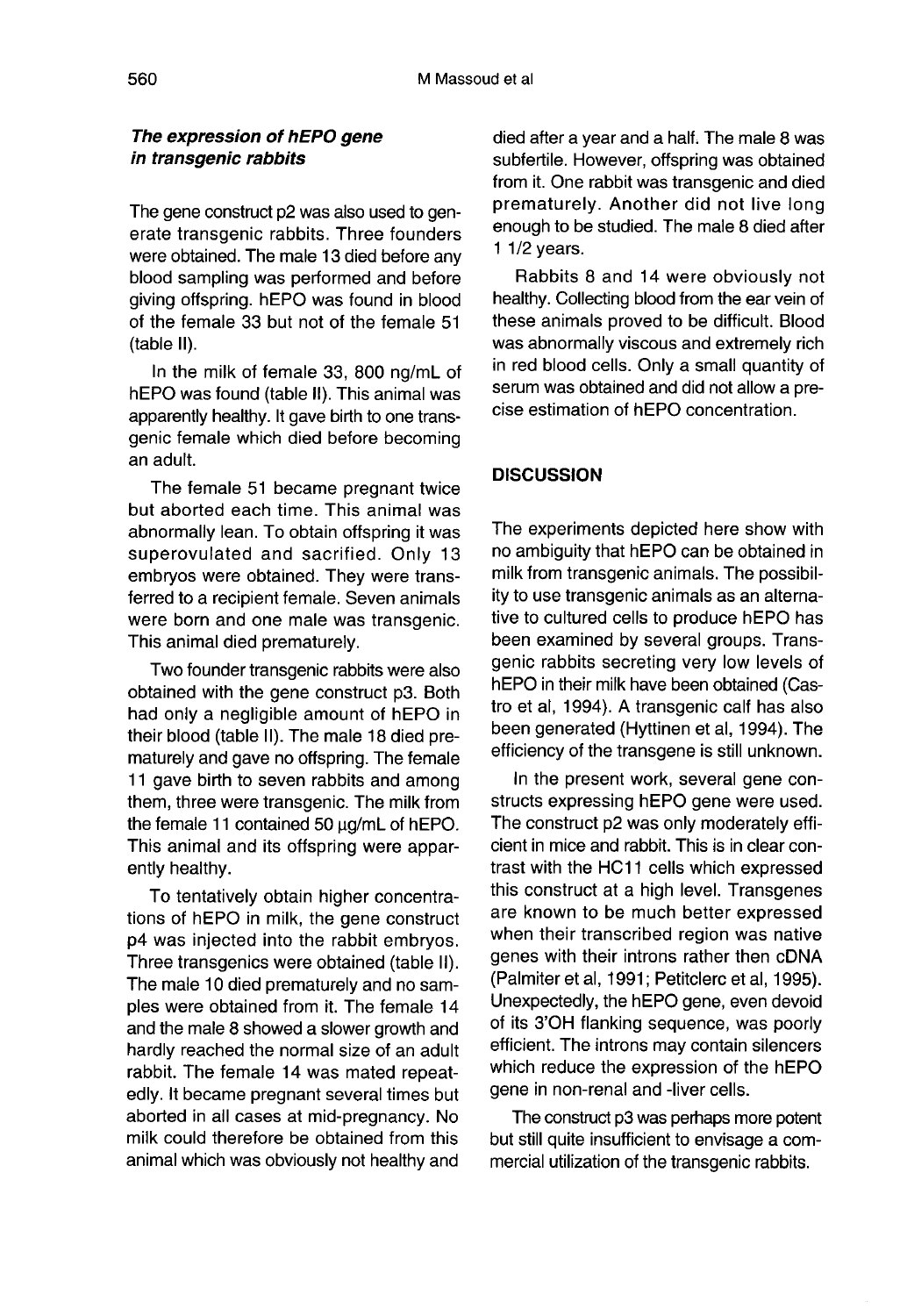The stability of the hEPO in mouse and rabbit milk was not evaluated. Although unlikely, such an instability might explain why the hEPO did not accumulate in the milk transgenic animals.

With the construct p4, the health of the transgenic rabbits were obviously severely impaired. This is clearly due to an ectopic expression of the transgene. Previous work showed that the WAP promoter present in transgenes is active preferentially but not strictly in the mammary gland (Devinoy et al, 1994). The presence of hEPO in blood in males as in females resulted in exceeding red blood cell numbers, a fact already observed in transgenic mice harboring the native EPO gene (Semenza et al, 1989, 1990, 1991). EPO produced by different tissues of the transgenic rabbits obviously altered several biological functions of the animals.

In some cases, the ectopic expression of transgenes can be strongly reduced by the presence of insulators added on both sides of the constructs. In these conditions as well, all the animals express the transgenic in a copy-dependent manner. The number of identified insulators is small and their mechanism of action is still poorly understood (Sippel et al, 1996). Such an approach has been retained by Hyttinen et al (1994). The beneficial effect of the MAR added in this construct is not yet known. In construct p3, the MAR may have contributed to reduce hEPO secreting in blood. This is by no means certain, however, since the same vector with reporter genes did not drive the expression of these genes only in the mammary gland and as a function of an integrated copy number (Attal et al, 1996). Insulating transgenes will probably be possible in the future. The possibility to switch off and on a transgene by inducers or repressors such as tetracycline also offers an interesting perspective in this respect (Furth et al, 1994). With such vectors, the transgenes can be spontaneously expressed and switched off by tetracycline or the reverse. Another problem still remains, however. The transfer of whey proteins such as  $\alpha$ -lactalbumin or WAP from milk to blood is a natural process (Grabowski et al, 1991). The recombinant proteins present in milk are also transferred to blood during lactation, irrespectively of an ectopic expression of the transgene. This was clearly observed in mouse transgenic lines expressing human  $\alpha$ -1 antitrypsin (Bischoff et al, 1993), hGH (Devinoy et al, 1994) and bGH (Thépot et al, 1995) in their milk. Hence, it may be expected that even animals in which the hEPO transgene is conveniently insulated will suffer from excess of the hormone transferred from milk to blood as soon as their lactation starts. This will be particularly crucial in the rabbit in which milk synthesis starts 2 weeks before parturition (Puissant et al, 1994).

A possible alternative consists of producing a biologically inactive precursor of hEPO followed by an in vitro biochemical activation; however, this is probably a difficult task.

Another possibility might be to use an animal species in which the hEPO is only weakly active. It is not certain, however, that transgenesis can be performed easily in such a species.

The present work suggests that transgenic animals are probably not good candidates to produce recombinant hEPO in their milk. Interestingly, the direct transfer of the hEPO gene to somatic cells by adenoviral vectors offers attractive new possibilities (Tripathy et al, 1994).

#### **REFERENCES**

- Attal J, Cajero-Juarez M, Houdebine LM (1995) A simple method of DNA extraction from whole tissues and blood using glass powder for detection of transgenic animals by PCR. Trans Res 4, 149-150
- Attal J, Cajero-Juarez M, Petitclerc D, Théron MC, Stinnakre MG, Bearzotti M, Kann G, Houdebine LM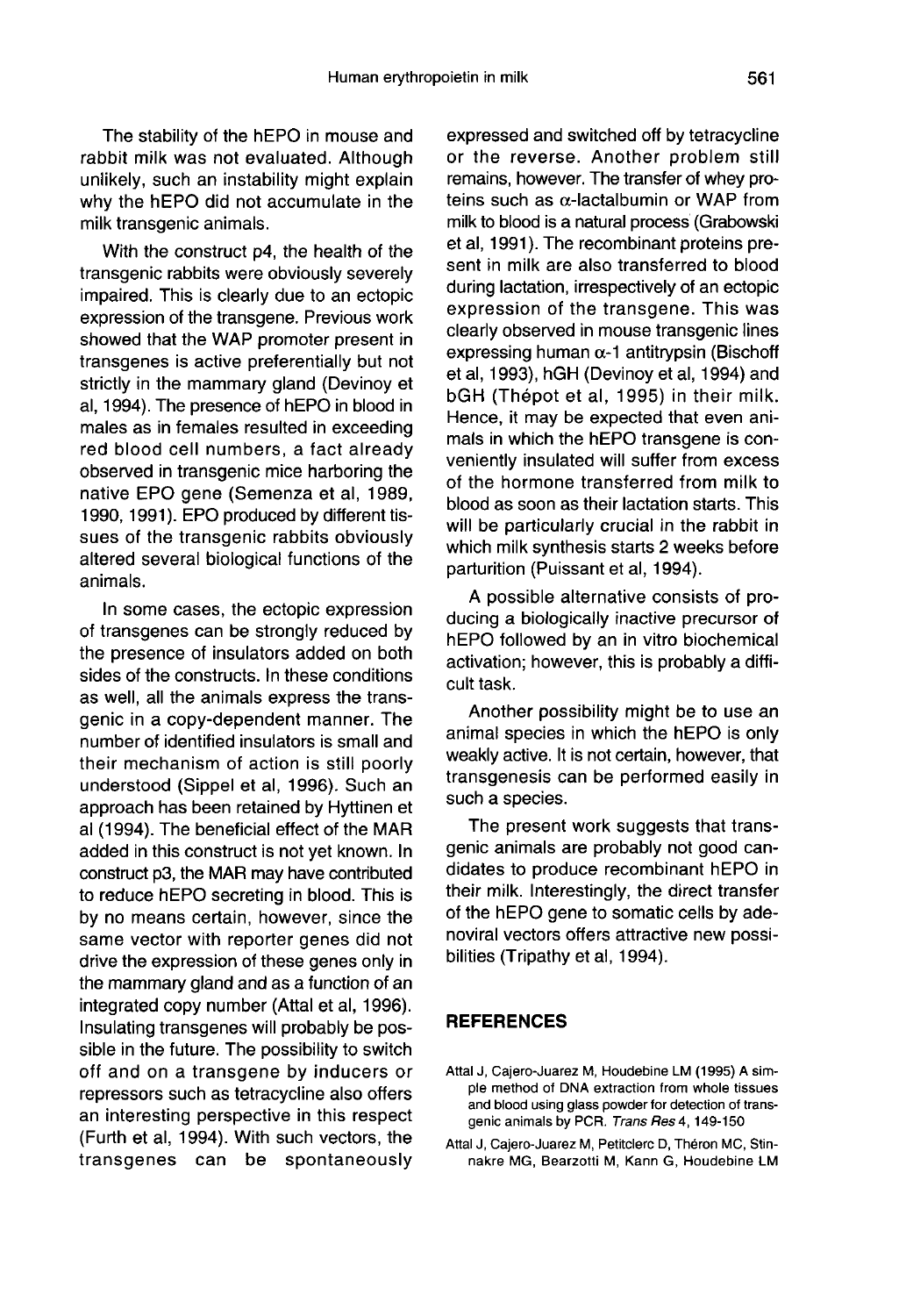(1996) The effect of matrix attached regions (MAR) and specialized chomatin structure (SCS) on the expression of gene constructs in cultured cells and in transgenic mice. Mol Biol Rep 22, 37-46

- Ball RK, Früs RR, Schoenenberger CA, Doppler N, Groner B (1988) Prolactin regulation of  $\beta$  casein gene expression of a cytosolic 120 kd protein in a cloned mouse mammary epithelial cell line. EMBO J 7, 2089-2095
- Bischoff R, Degryse E, Perraud F, Dalemans W, Ali-Hadji D, Thépot D, Devinoy E, Houdebine LM, Pavirani A (1992) A 17.6 kbp region located upstream of the rabbit WAP gene directs high level expression of a functional human protein variant in transgenic mouse milk. FEBS Lett 305, 265-268
- Blanchard KL, Acquaviva AM, Galson DL, Bunn HF (1992) Hypoxic induction of the human erythropoietin gene: cooperation between the promoter and enhancer, each of which contains steroid receptor response elements. Mol Cell Biol 12, 5373-5385
- Castro FO, Aguirre A, Fuentes P, Ramos B, Rodriguez A, De La Fuente J (1995) Secretion of human erythropoietin by mammary gland explants from lactating transgenic rabbits. Theriogenology43, 184
- Da Silva JL, Schwartzmann ML, Goodman A, Levere<br>RD, Abraham NG (1994) Localization of erythropoietin mRNA in the rat kidney by polymerase chain reaction. J Cell Biochem 54, 239-246
- Davis JM, Arakawa T, Strickland TW, Yphantis DA (1987) Characterization of recombinant human erythropoietin produced in Chinese hamster ovary cells. Biochemistry 26, 2633-2638
- Delorme E, Lorenzini T, Giffin J, Martin F, Jacobsen F, Boone T, Elliott S (1992) Role of glycosylation on the secretion and biological activity of erythropoi etin. Biochemistry 31, 9871 -9876
- Devinov E, Thépot D, Stinnakre MG, Fontaine ML, Grabowski H, Puissant C, Pavirani A, Houdebine LM (1994) High level production of human growth hormone in the milk of transgenic mice: the upstream region of the rabbit whey acidic protein (WAP) gene targets transgene expression of the mammary gland. Trans Res 3, 79-89
- Dunn CS, Mehtali M, Houdebine LM, Gut JP, Kirn A, Aubertin AM (1995) Human immunodeficiency virus type 1 infection of human CD4-transgenic rabbits. J Gen Virol76, 1327-1336
- Elliott S, Giffin J, Suggs S, Lau EP, Banks AR (1989) Secretion of glycosylated human erythropoietin from yeast directed by the  $\alpha$ -factor leader region. Gene 79, 167-180
- Furth PA, St Onge L, Böger H, Gruss P, Gossen M, Kistner A, Bujard H, Hennighausen L (1994) Temporal control of gene expression in transgenic mice by a tetracycline-responsive promoter. Proc Natl Acad Sci USA 91, 9302-9306
- Grabowski H, Le Bars D, Chene N, Attal J, Malienou-N'Gassa R, Puissant C, Houdebine LM (1991) Rab-

bit whey acidic protein concentration in milk, serum, mammary gland extract and culture medium. J Dairy Sci74, 4143-4150

- Houdebine LM (1994) Production of pharmaceutical proteins from transgenic animals. J Biotech 34, 269-287
- Houdebine LM (1995) The production of pharmaceutical proteins from the milk of transgenic animals. Reprod Nutr Dev 35, 609-617
- Hyttinen JM, Peura T, Tolvanen M, Aalto J, Alhonen L, Sinervirta R, Halmekytö M, Myöhänen S, Jänne J (1994) Generation of transgenic dairy cattle from transgene-analyzed and sexed embryos produced in vitro. Biotechnology 12, 606-608
- Jelkmann W (1992) Erythropoietin: structure, control of production and function. Physiol Rev 72, 449-489
- Lathe R, Vilotte JL, Clark AJ (1987) Plasmid and bacteriophage vectors for excision of intact inserts. Gene 57, 193-201
- Levy-Wilson B, Fortier C (1989) The limits of the DNase I-sensitive domain of the human apolipoprotein B gene coincide with the locations of chromosomal anchorage loops and define the 5' and 3' boundaries of the gene. J Biol Chem 264, 21196-21204
- Lopez C, De Chesnay A, Tournamille C, Ben Ghanem A, Prigent S, Drouet X, Lambin P, Cartron JP (1994) Efficient production of biologically active human recombinant proteins in human lymphoblastoid cells from integrative and episomal expression vectors. Gene 148, 285-291
- Massoud M, Bishoff R, Dalemans W, Pointu H, Attal J, Schultz H, Clesse D, Stinnakre MG, Pavirani A, Houdebine LM (1991) Expression of active recombinant human alphal-antitrypsin in transgenic rabbits. J Biotech 18, 193-204
- Maxwell PH, Pugh CW, Ratcliffe PJ (1993) Inducible operation of the erytropoietin 3' enhancer in multiple cell lines: evidence for a widespread oxygen-sensing mechanism. Proc Natl Acad Sci USA 90, 2423-2427
- Nimtz M, Martin W, Wray V, Kloppel KD, Augustin J, Conradt HS (1993) Structures of sialylated oligosac charides of human erythropoietin expressed in recombinant BHK-21 cell. Eur J Biochem 213, 39-56
- Palmiter D, Sandgren EP, Avarbock MR, Allen DD, Brinster RL (1991) Heterologous introns can enhance expression of transgenes in mice. Proc Natl Acad Sci USA 88, 478-482
- Petitclerc D, Attal J, Théron MC, Bearzotti M, Bolifraud P, Kann G, Stinnakre MG, Pointu H, Puissant C, Houdebine LM (1995) The effect of various introns and transcription terminators on the efficiency of expression vectors in various cultured cell lines and in the mammary gland of transgenic mice. J Biotech 40, 169-178
- Pommier Y, Cockerill PN, Kohn KW, Garrard WT (1990) Identification within the simian virus 40 genome of a